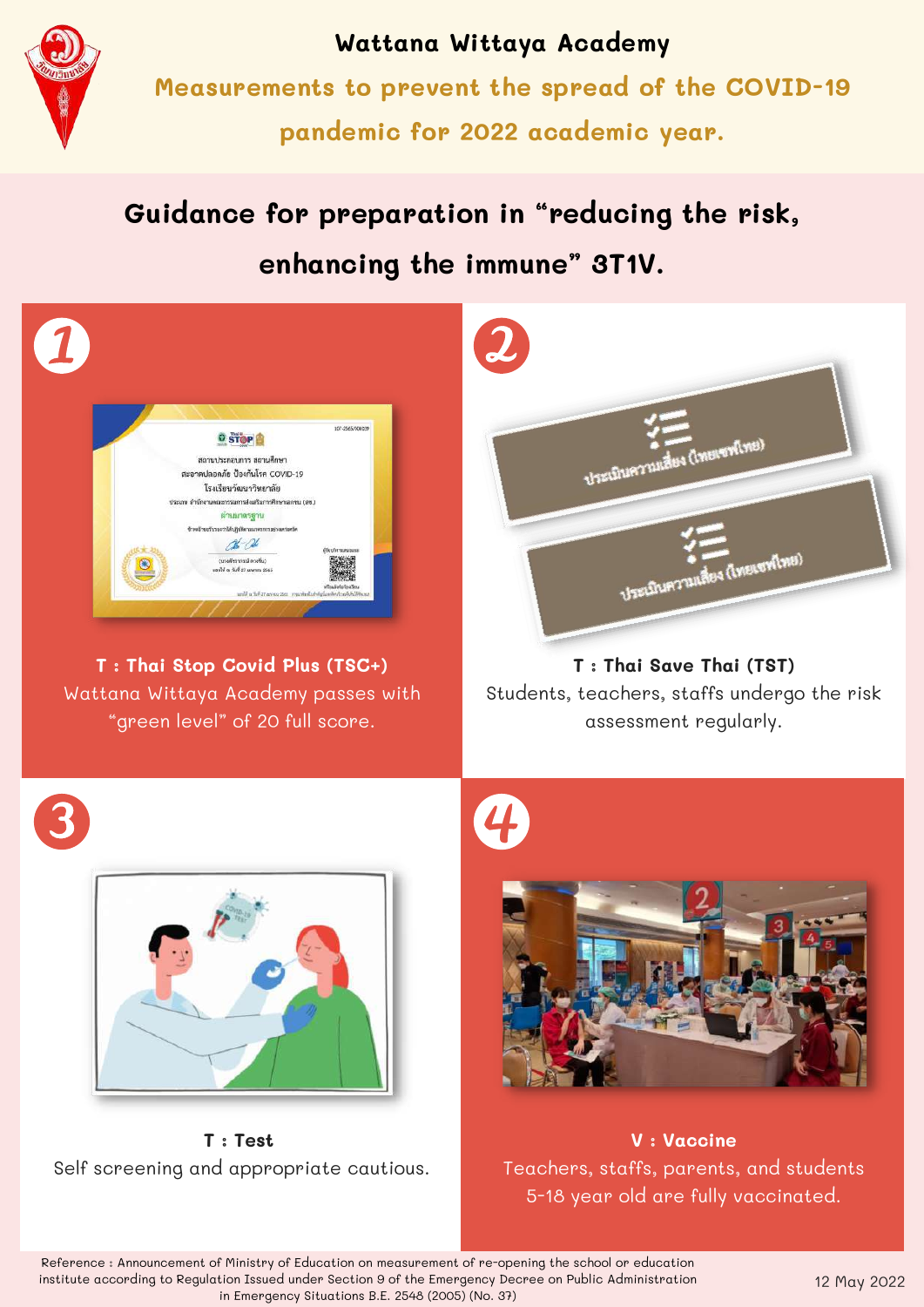

**Wattana Wittaya Academy Measurements to prevent the spread of the COVID-19 pandemic for 2022 academic year.**

# **"6 Main measurements for utmost safety (DMHT-RC)"**



in Emergency Situations B.E. 2548 (2005) (No. 37)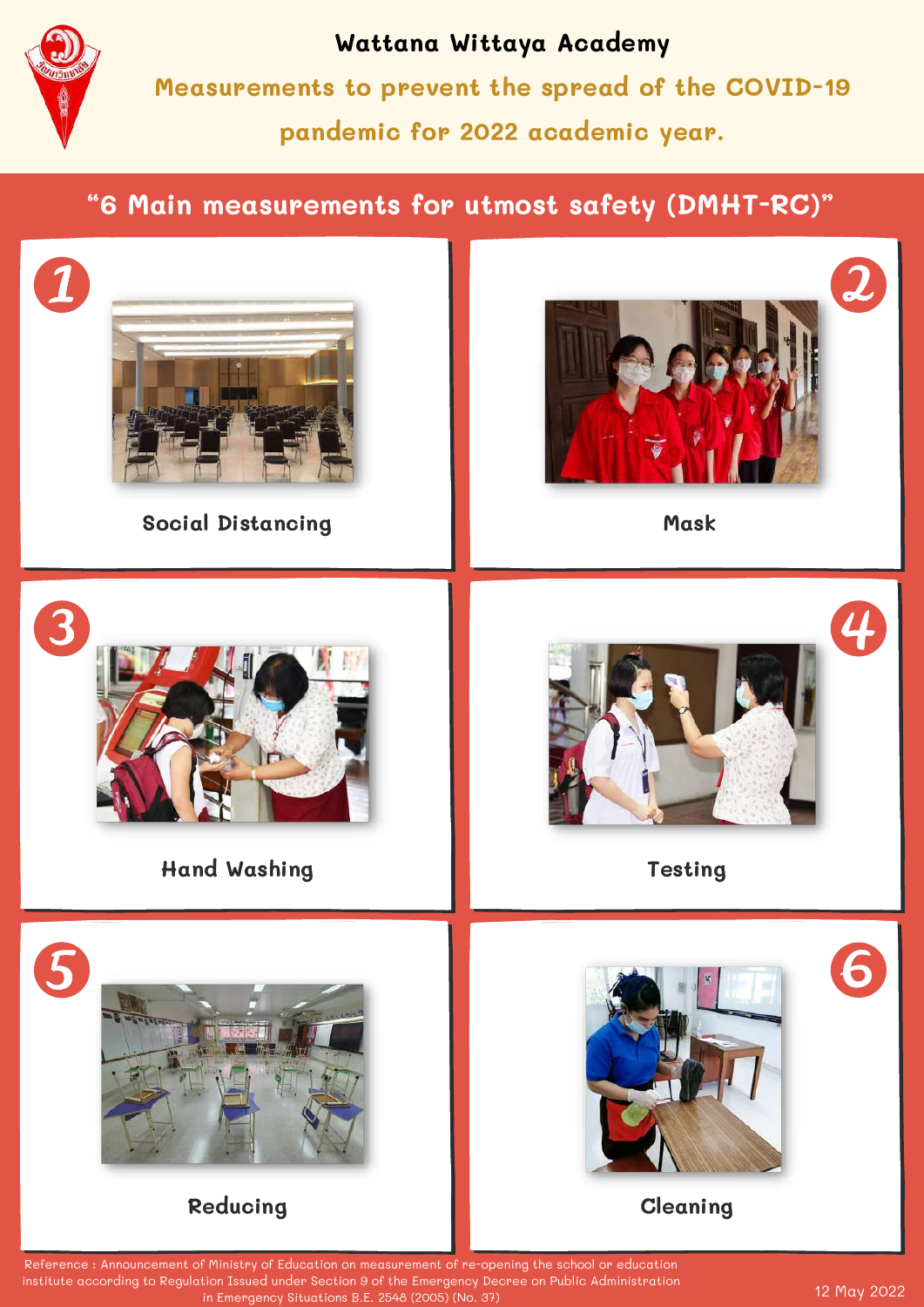

## **Wattana Wittaya Academy**

**Measurements to prevent the spread of the COVID-19 pandemic for 2022 academic year.**

# **6 Additional measurements (SSET-CQ)**



**Self Care**



#### **Eating**

The school prepares freshly cooked meal.



- Fill in the screening form.
- Fill in the time line form.





#### **Cutlery**

The school provide lunch with individual cutlery that have been cleaned and sterilized at 80°C



#### **Track**

• Students scan their student id cards to enter / leave the school.



#### **Quarantine**

In case the teacher, staff or student has close contact or have one of the specified symptoms, the school will report to the management and 5 day self-quarantine is applies according to the measure of the Ministry of Health.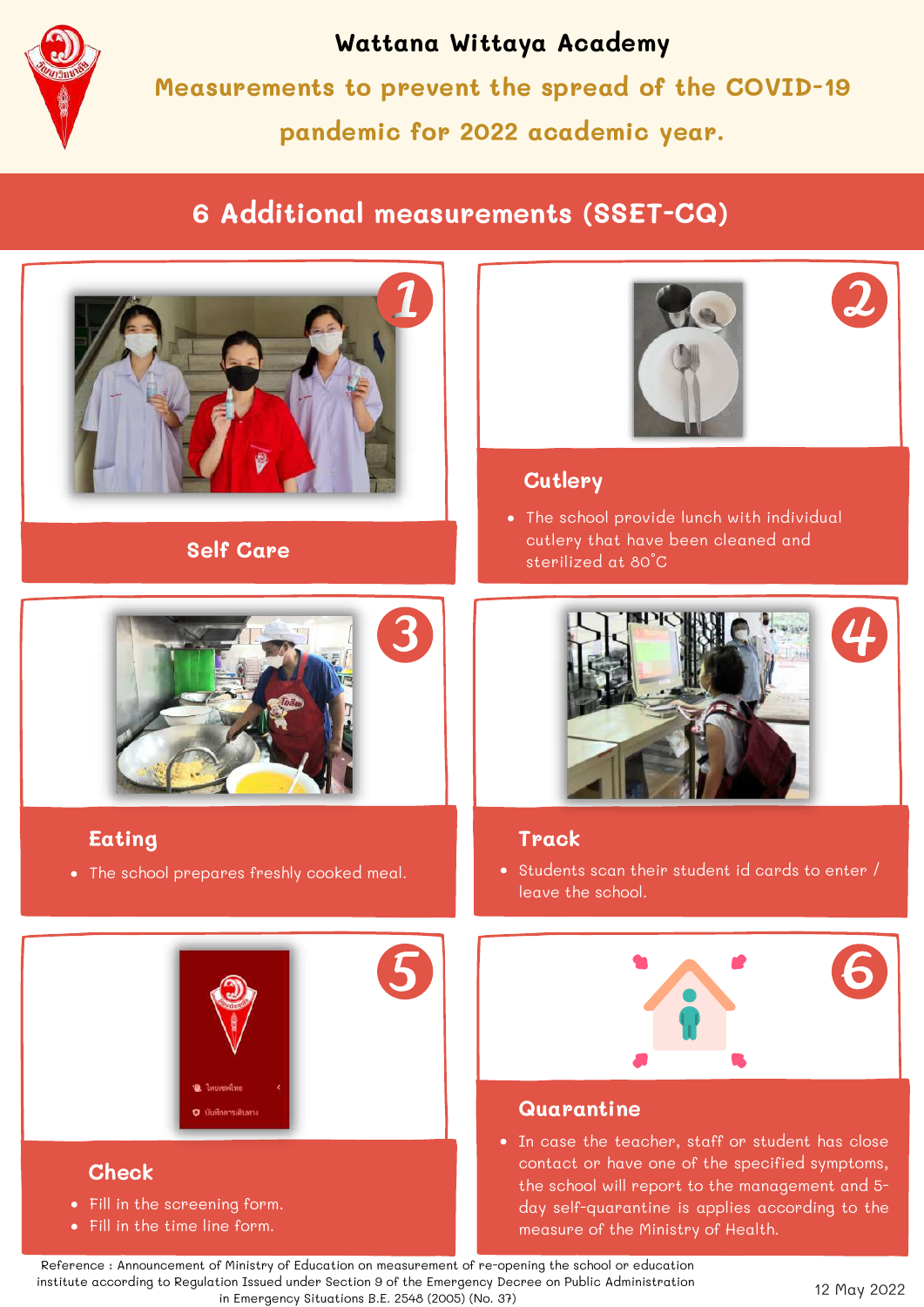

### **Wattana Wittaya Academy**

**Measurements to prevent the spread of the COVID-19 pandemic for 2022 academic year.**

# **Measurement for safety precaution**



1. The school estimates the readiness for the start of the semester by Thai Stop Covid Plus (TSC+) on 27 April 2022 and passed the green level with full score.



2. All activities will be done with Small Bubble norm and students undergo the social distancing, avoiding group activity.



3. All meals are prepared according to the nutrition cores.



4. Manage the environment according to the standard i.e. air ventilation in the building, cleaning, water quality control, and garbage management.



5. School Isolation is prepared and practiced.



| cus excelsives.<br>fichilication. |                               |  |
|-----------------------------------|-------------------------------|--|
| subalusas.                        | middatist.                    |  |
| 8 (100 mm)                        |                               |  |
| full reliable                     |                               |  |
|                                   |                               |  |
|                                   |                               |  |
| <b>Science Prints</b>             |                               |  |
| <b>Service</b>                    |                               |  |
| LEILLA                            | ALLENE A.A.                   |  |
| <b>B</b> Included                 |                               |  |
| <b>Letterdacks</b>                |                               |  |
| <b>GAARD</b><br><b>CONTRACTOR</b> |                               |  |
| turbatu tutu                      | mishMAn-tel<br>low-methodswin |  |
| $8 - 100$<br>$2.5 - 5 - 5$        |                               |  |
|                                   |                               |  |
|                                   |                               |  |
|                                   |                               |  |
|                                   | 7. Teacher, staff and         |  |
|                                   | student undergo the           |  |